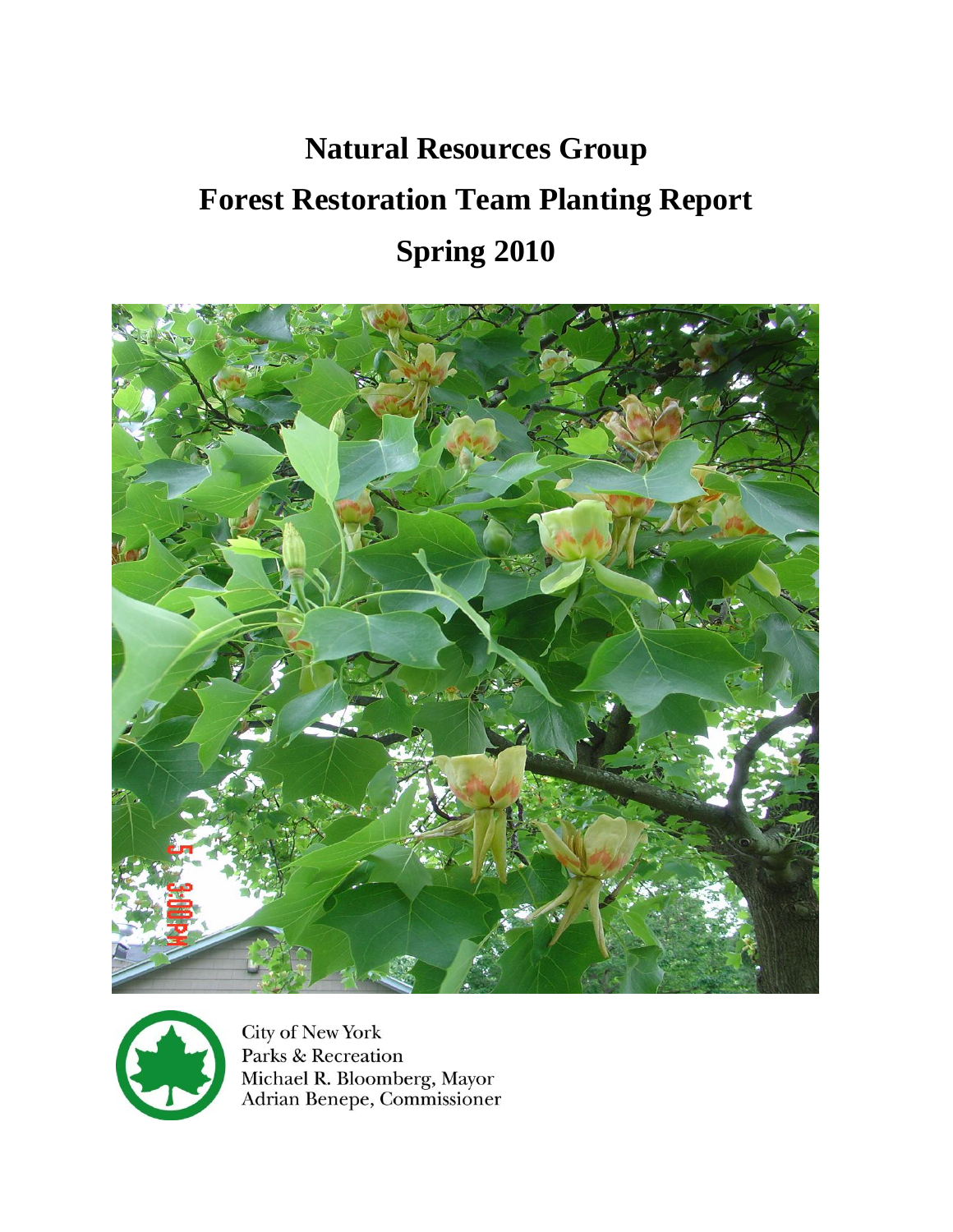#### Dear Parkie,

Spring 2010 was another productive season for Natural Resources Group (NRG). We moved closer to our PlaNYC goal of restoring and creating 2,000 acres of multistory forests. The Forest Restoration Team, which for the fall consisted of 14 full-time employees and 5 seasonals, planted trees and shrubs in 26 properties in all five boroughs. NRG again hosted the Million Trees volunteer day, where 20,418 trees were planted in a single day with the help of numerous Parks' staff and volunteers. Below is a summary of spring 2010.

- Containerized trees planted by the Forest Restoration Team: 26,514 (2009: 33,661)  $\bullet$
- Containerized trees planted through contractors: 5,794 (2009: 6,404)
- Balled & burlapped trees planted through contractors: 296 (2009: 3,467)
- Dormant live stakes (sections of dormant tree branches) planted: 4,950 (2009: 0)
- Containerized shrubs planted by the Forest Restoration Team: 5,711 (2009: 3,835)
- Herbaceous plugs planted by the Forest Restoration Team: 9,626 (2009: 20,536)
- Hosted 21 volunteer events with 314 volunteers from 10 different volunteer and school groups (2009: 21, 454, 13)

 These trees and shrubs play an important role in cleaning our air, filtering our stormwater, and storing carbon. They also provide foraging and nesting habitat for countless species of birds and animals. We could not hope to provide these benefits without the strong continued support of our agency, institutional, and community partners.

Sincerely,

Tim Wenskus Deputy Director Natural Resources Group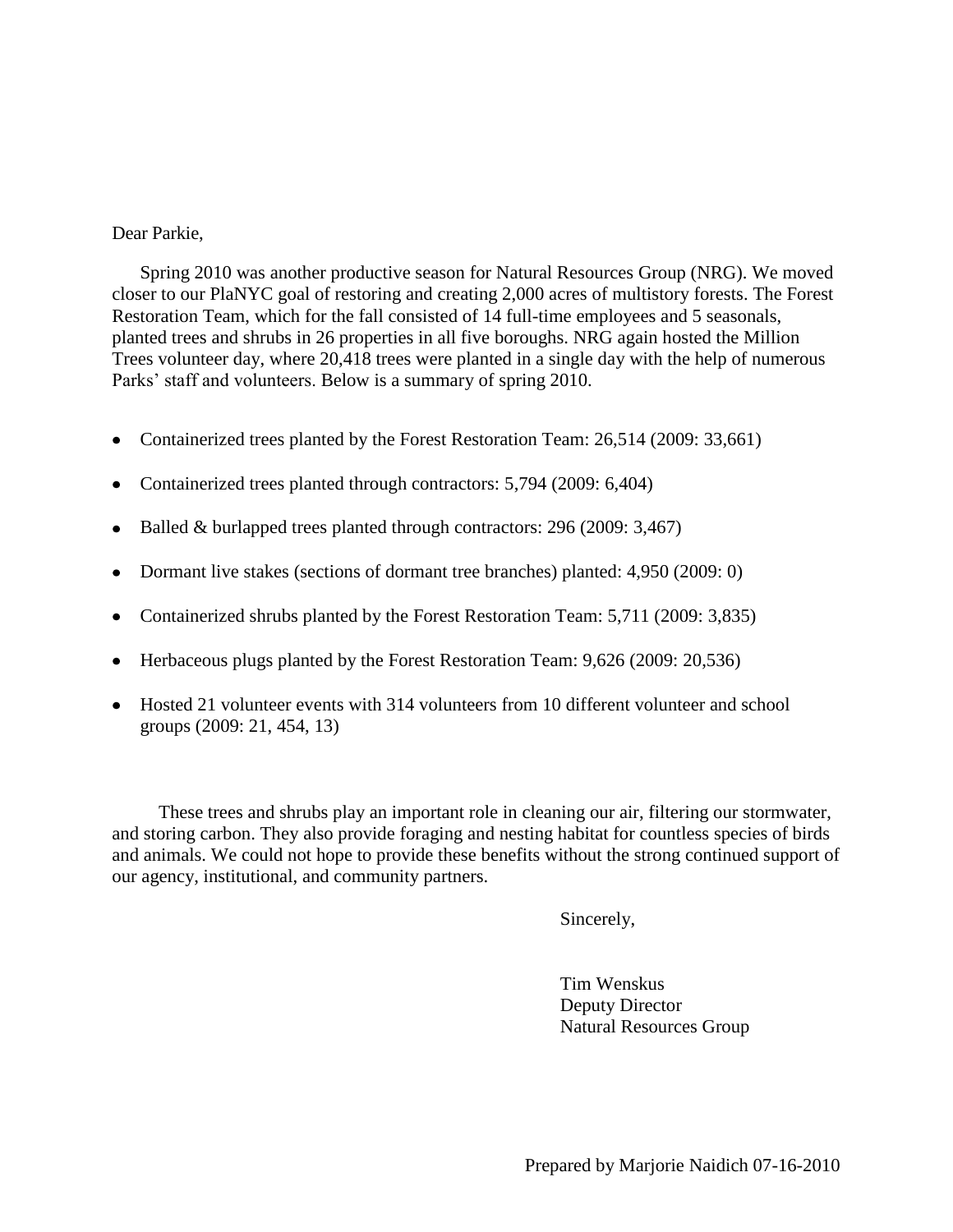# **Tree Plantings**

# **Total Containerized Tree Plantings**

| <b>Bronx</b>    | Raoul Wallenberg Forest          | 3,058          |
|-----------------|----------------------------------|----------------|
|                 | Van Cortlandt Park               | 2,236          |
|                 | Pelham Bay Park                  | 1,784          |
|                 | <b>Bronx Park</b>                | 1,052          |
|                 | <b>Nelson Avenue Family Park</b> | 122            |
| <b>Brooklyn</b> | Highland Park (Brooklyn)         | 2,898          |
|                 | <b>Floyd Bennett Field</b>       | 2,000          |
|                 | <b>Spring Creek Park</b>         | 550            |
|                 | <b>Marine Park</b>               | $\overline{4}$ |
| Manhattan       | Inwood Hill Park                 | 856            |
|                 | <b>Central Park</b>              | 250            |
| Queens          | <b>Alley Pond Park</b>           | 2,024          |
|                 | Rockaway Community Park          | 1,620          |
|                 | Roy Wilkins-southern Queens      | 1,065          |
|                 | Park                             |                |
|                 | Forest Park                      | 515            |
|                 | Kissena Corridor Park (West)     | 500            |
| <b>Staten</b>   | <b>Clove Lakes Park</b>          | 2,958          |
| Island          | Arden Heights Woods              | 2,000          |
|                 | <b>Wolfe's Pond Park</b>         | 1,997          |
|                 | <b>Ocean Breeze Park</b>         | 1,504          |
|                 | <b>SIDDSO</b>                    | 1,046          |
|                 | Fresh Kills Park                 | 930            |
|                 | Willowbrook Park                 | 500            |
|                 | <b>Conference House Park</b>     | 410            |
|                 | <b>Fresh Kills</b>               | 245            |
|                 | Long Pond Park                   | 184            |
|                 | <b>Grand Total</b>               | 32,308         |

## **Forest Restoration Team Container Tree Plantings**

| <b>Bronx</b> | Van Cortlandt Park      | 2,236 |
|--------------|-------------------------|-------|
|              | Pelham Bay Park         | 1,784 |
|              | Raoul Wallenberg Forest | 1,595 |
|              | <b>Bronx Park</b>       | 931   |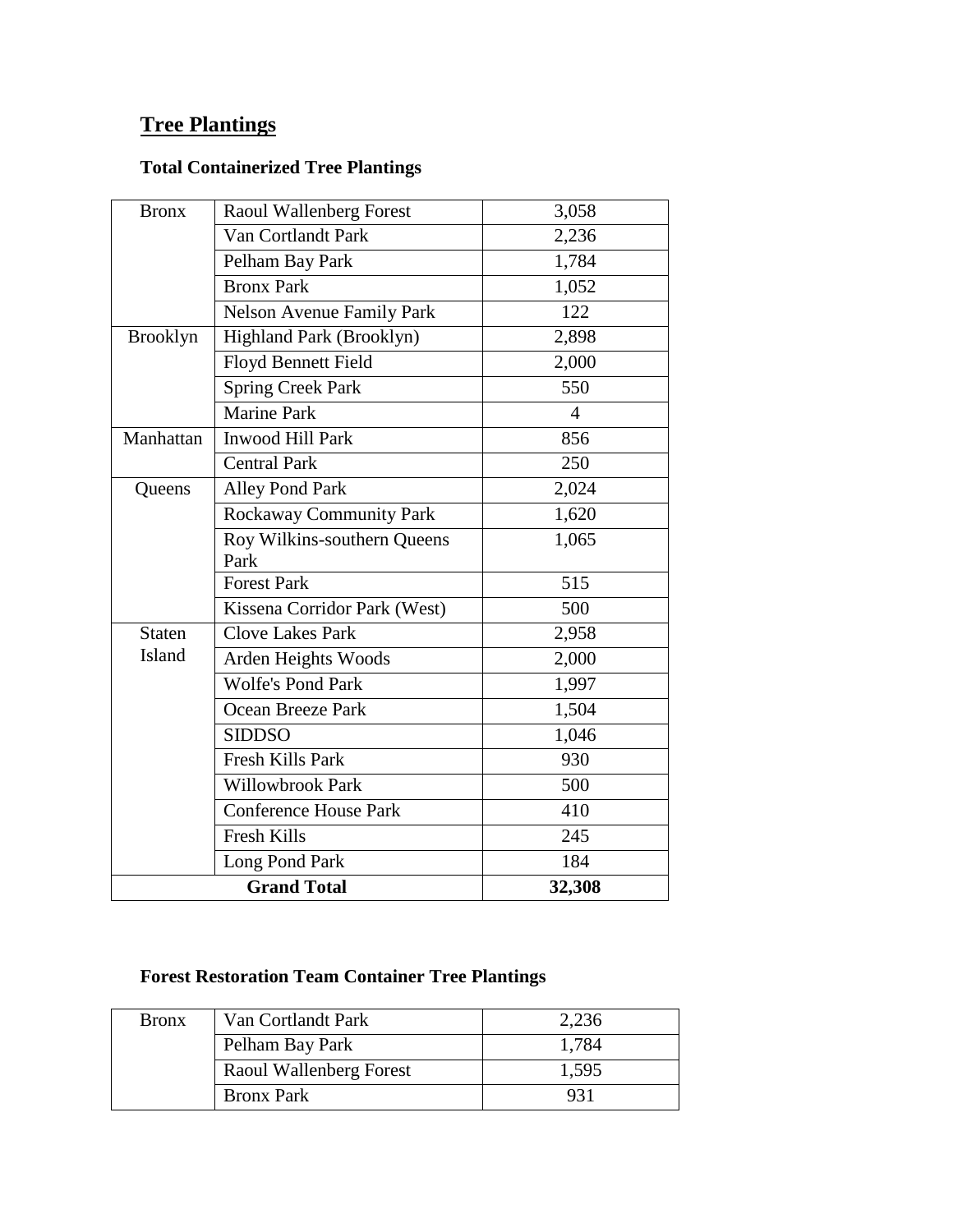| <b>Brooklyn</b> | <b>Floyd Bennett Field</b>     | 2,000  |
|-----------------|--------------------------------|--------|
|                 | Highland Park (Brooklyn)       | 1,525  |
|                 | <b>Spring Creek Park</b>       | 550    |
|                 | <b>Marine Park</b>             | 4      |
| Manhattan       | <b>Inwood Hill Park</b>        | 856    |
|                 | <b>Central Park</b>            | 250    |
| Queens          | Alley Pond Park                | 2,024  |
|                 | <b>Rockaway Community Park</b> | 1,620  |
|                 | Roy Wilkins-southern Queens    | 1,065  |
|                 | Park                           |        |
|                 | <b>Forest Park</b>             | 515    |
| <b>Staten</b>   | <b>Clove Lakes Park</b>        | 2,512  |
| Island          | Arden Heights Woods            | 2,000  |
|                 | <b>Wolfe's Pond Park</b>       | 1,997  |
|                 | Ocean Breeze Park              | 1,504  |
|                 | SIDDSO                         | 1,046  |
|                 | Willowbrook Park               | 500    |
|                 | <b>Grand Total</b>             | 26,514 |

# **Forest Restoration Team Container Tree Plantings by Species**

| Pin oak             | Quercus palustris       | 1,956 |
|---------------------|-------------------------|-------|
| Tulip tree          | Liriodendron tulipifera | 1,628 |
| White oak           | Quercus alba            | 1,619 |
| Eastern red cedar   | Juniperus virginiana    | 1,420 |
| Shadbush            | Amelanchier canadensis  | 1,267 |
| Scarlet oak         | Quercus coccinea        | 1,235 |
| Northern red oak    | Quercus rubra           | 1,165 |
| Sweetgum            | Liquidambar styraciflua | 1,073 |
| Silver maple        | Acer saccharinum        | 1,026 |
| <b>Black birch</b>  | Betula lenta            | 1,019 |
| Red maple           | Acer rubrum             | 988   |
| Eastern white pine  | Pinus strobus           | 936   |
| Flowering dogwood   | Cornus florida          | 926   |
| <b>Black</b> tupelo | Nyssa sylvatica         | 902   |
| Gray birch          | Betula populifolia      | 875   |
| Hackberry           | Celtis occidentalis     | 870   |
| <b>Black oak</b>    | Quercus velutina        | 780   |
| Staghorn sumac      | Rhus typhina            | 680   |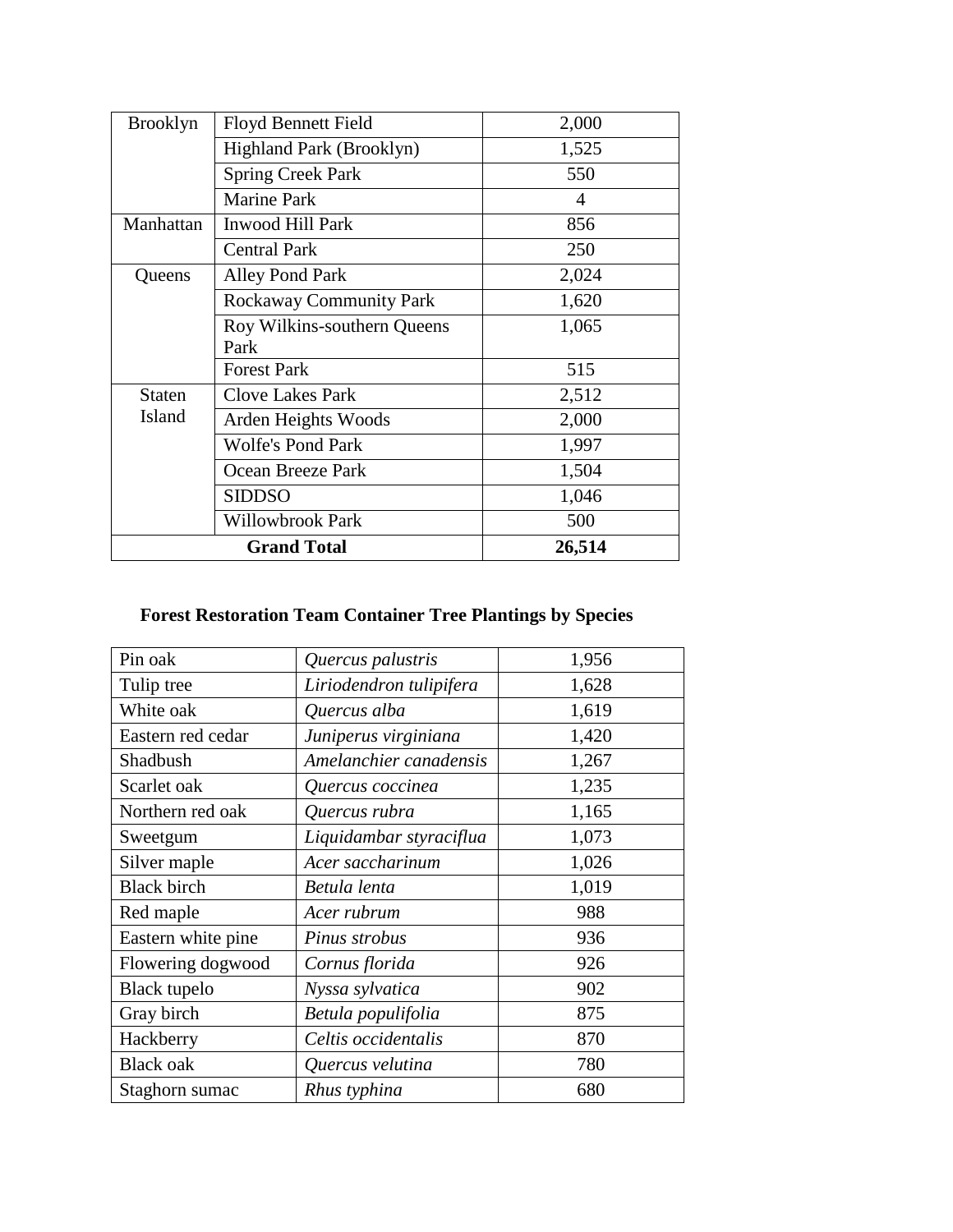| <b>Black cherry</b>      | Prunus serotina        | 659    |
|--------------------------|------------------------|--------|
| Hornbeam                 | Carpinus caroliniana   | 646    |
| Chestnut oak             | Quercus prinus         | 646    |
| Pitch pine               | Pinus rigida           | 635    |
| American sycamore        | Platanus occidentalis  | 601    |
| Swamp white oak          | Quercus bicolor        | 471    |
| Box elder                | Acer negundo           | 330    |
| Sugar maple              | Acer saccharum         | 283    |
| Eastern redbud           | Cercis canadensis      | 250    |
| Sweetbay magnolia        | Magnolia virginiana    | 200    |
| American beech           | Fagus grandifolia      | 149    |
| <b>Sassafras</b>         | Sassafras albidum      | 149    |
| Hawthorn                 | Crataegus crus-galli   | 141    |
| American elm             | Ulmus americana        | 118    |
| American holly           | Ilex opaca             | 115    |
| <b>Black walnut</b>      | Juglans nigra          | 85     |
| Blackjack oak            | Quercus marilandica    | 75     |
| Juneberry                | Amelanchier laevis     | 70     |
| Choke cherry             | Prunus virginiana      | 60     |
| Green ash                | Fraxinus pensylvanicum | 50     |
| Short-leaf pine          | Pinus Ecchinata        | 50     |
| Willow oak               | Quercus phellos        | 40     |
| Post oak                 | Quercus stellata       | 40     |
| Atlantic white cedar     | Chamaecyparis thyoides | 35     |
| Pignut hickory           | Carya glabra           | 30     |
| Hop-hornbeam             | Ostrya virginiana      | 30     |
| Shagbark hickory         | Carya ovata            | 25     |
| Chinkapin oak            | Quercus muehlenbergii  | 25     |
| Mockernut hickory        | Carya tomentosa        | 21     |
| Cucumber magnolia        | Magnolia acuminata     | 20     |
| Quaking aspen            | Populus tremuloides    | 20     |
| Kentucky coffeetree      | Gymnocladis dioicus    | 18     |
| Eastern cottonwood       | Populus deltoides      | 18     |
| <b>Black willow</b>      | Salix nigra            | 17     |
| <b>Bitternut</b> hickory | Carya cordiformis      | 11     |
| Persimmon                | Diospyros virginiana   | 10     |
| Big-toothed aspen        | Populus grandidentata  | 6      |
| <b>Grand Total</b>       |                        | 26,514 |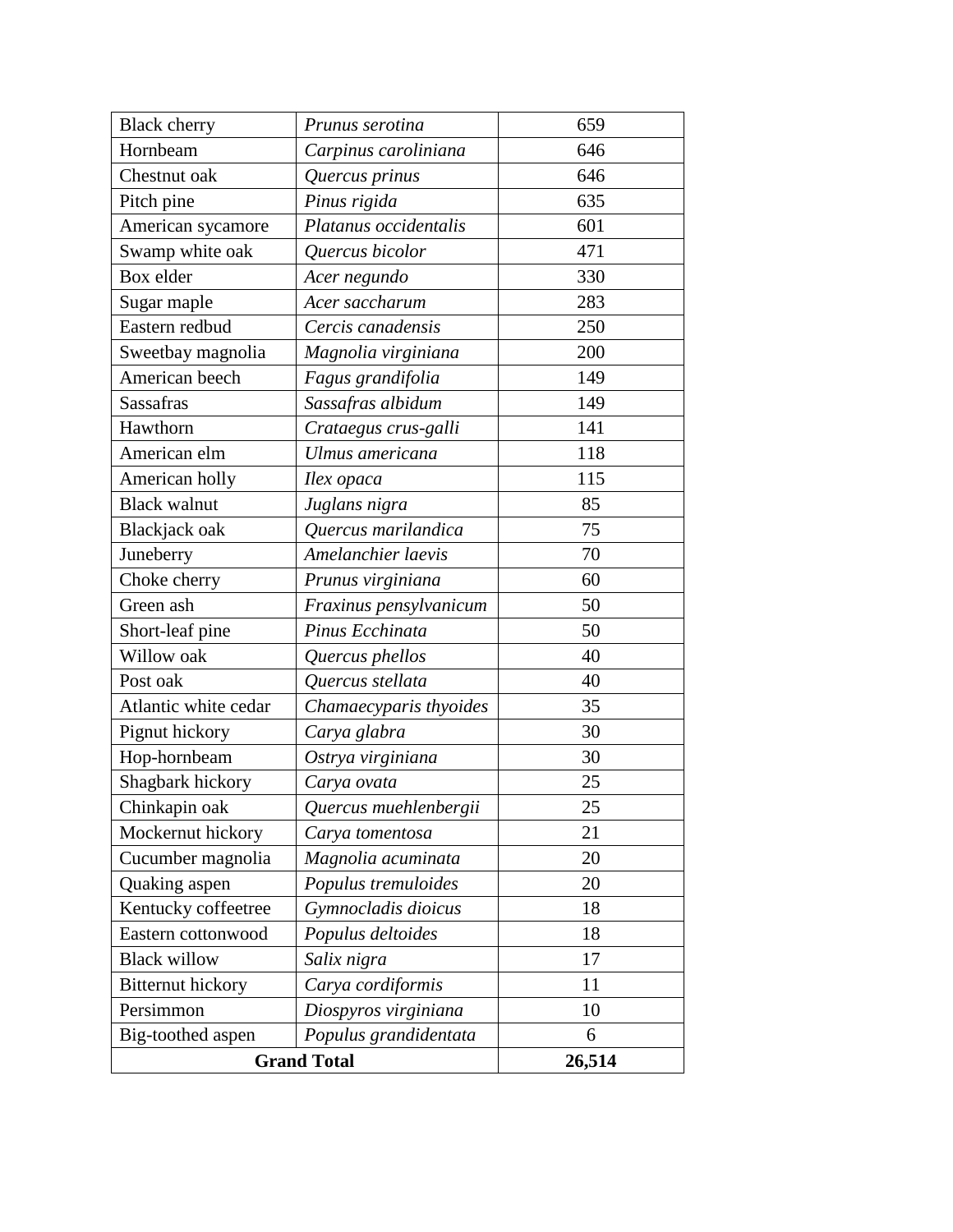# **Contractor Container Tree Plantings**

| <b>Bronx</b>    | Raoul Wallenberg Forest          | 1,463 |
|-----------------|----------------------------------|-------|
|                 | <b>Nelson Avenue Family Park</b> | 122   |
|                 | <b>Bronx Park</b>                | 121   |
| <b>Brooklyn</b> | Highland Park (Brooklyn)         | 1,373 |
| Queens          | Kissena Corridor Park (West)     | 500   |
| <b>Staten</b>   | Fresh Kills Park                 | 930   |
| Island          | <b>Clove Lakes Park</b>          | 446   |
|                 | <b>Conference House Park</b>     | 410   |
|                 | <b>Fresh Kills</b>               | 245   |
|                 | Long Pond Park                   | 184   |
|                 | <b>Grand Total</b>               | 5,794 |

# **Contractor Container Tree Plantings by Species**

| Northern red oak    | Quercus rubra           | 735   |
|---------------------|-------------------------|-------|
| Swamp white oak     | Quercus bicolor         | 547   |
| Eastern red cedar   | Juniperus virginiana    | 476   |
| Tulip tree          | Liriodendron tulipifera | 400   |
| White oak           | Quercus alba            | 385   |
| Hackberry           | Celtis occidentalis     | 371   |
| Hornbeam            | Carpinus caroliniana    | 350   |
| Eastern white pine  | Pinus strobus           | 290   |
| Shadbush            | Amelanchier canadensis  | 243   |
| <b>Black cherry</b> | Prunus serotina         | 225   |
| Scarlet oak         | Quercus coccinea        | 224   |
| Pitch pine          | Pinus rigida            | 210   |
| Pin oak             | Quercus palustris       | 209   |
| Chestnut oak        | Quercus prinus          | 138   |
| <b>Black oak</b>    | Quercus velutina        | 122   |
| Flowering dogwood   | Cornus florida          | 110   |
| Bear oak            | Quercus ilicifolia      | 110   |
| Willow oak          | Quercus phellos         | 110   |
| <b>Black walnut</b> | Juglans nigra           | 108   |
| Redbud              | Cercis canadensis       | 87    |
| Witch hazel         | Hamamelis vernalis      | 82    |
| Staghorn sumac      | Rhus typhina            | 80    |
| American sycamore   | Platanus occidentalis   | 73    |
| Red maple           | Acer rubrum             | 59    |
| <b>Black</b> tupelo | Nyssa sylvatica         | 50    |
| <b>Grand Total</b>  |                         | 5,794 |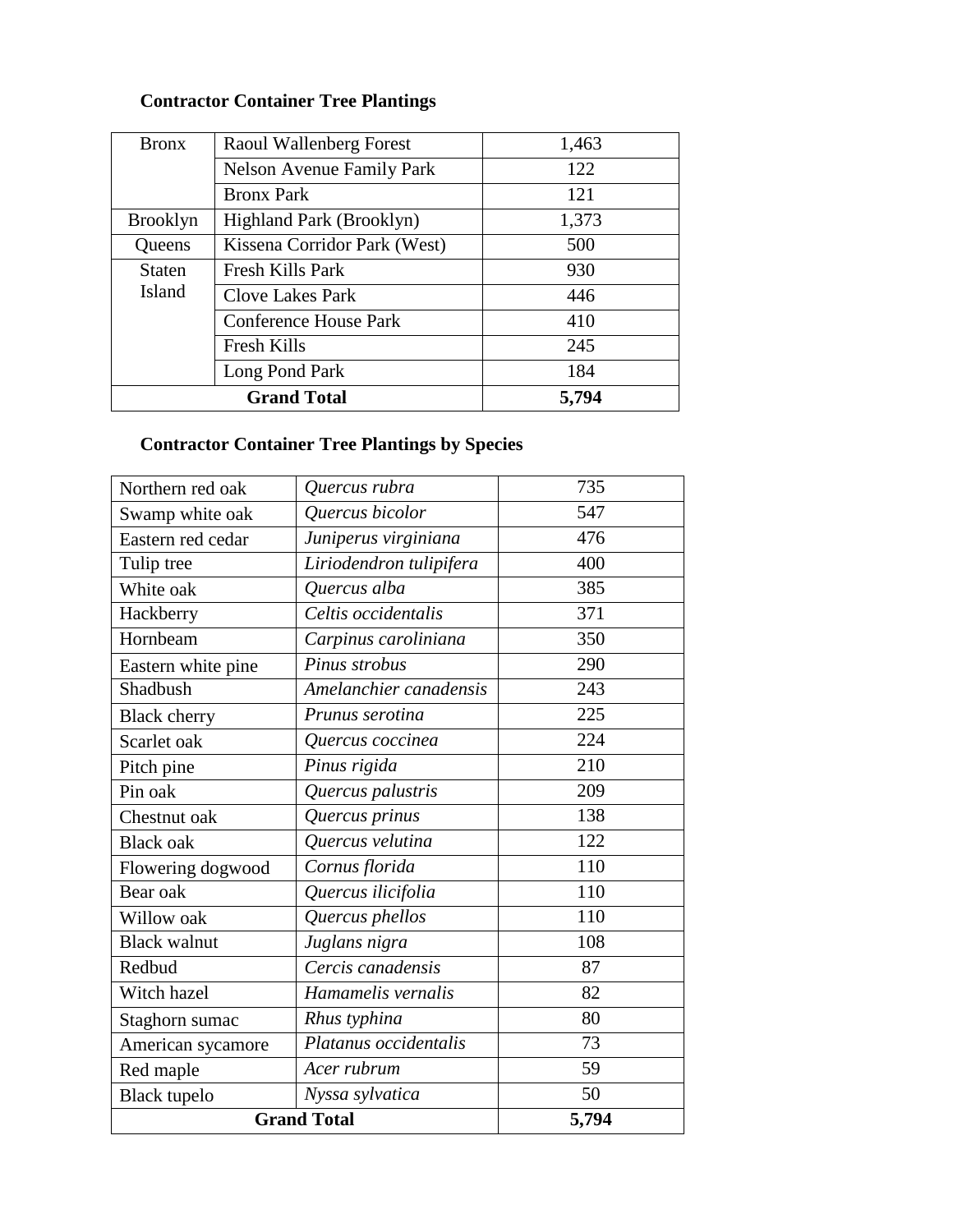#### **Forest Restoration Team Dormant Live Stake Tree Plantings**

| <b>Staten</b><br>Island | <b>Conference House Park</b> |       |
|-------------------------|------------------------------|-------|
| <b>Grand Total</b>      |                              | 1,025 |

#### **Forest Restoration Team Dormant Live Stake Tree Plantings by Species**

| <b>Black willow</b> | Salix nigra | 1,025 |
|---------------------|-------------|-------|
| <b>Grand Total</b>  |             | 1,025 |

#### **Contractor Balled & Burlapped Tree Plantings**

| <b>Bronx</b>       | Hutchinson River Parkway | 296 |
|--------------------|--------------------------|-----|
| <b>Grand Total</b> |                          | 296 |

#### **Contractor Balled & Burlapped Trees by Species**

| <b>Grand Total</b>                  | 296                        |                |
|-------------------------------------|----------------------------|----------------|
| Maidenhair                          | Ginkgo biloba              | $\overline{2}$ |
| Kentucky coffeetree                 | Gymnocladis dioicus        | 3              |
| Hornbeam                            | Carpinus caroliniana       | $\overline{4}$ |
| Northern red oak                    | Quercus rubra              | 5              |
| Sawtooth oak                        | Quercus acutissima         | 5              |
| Compact Gem Bosnian pine            | Pinus leucodermis          | 8              |
| Sugartyme Flowering crabapple       | Malus 'Sugartyme'          | 8              |
| Shadbush                            | Amelanchier canadensis     | 8              |
| Eastern white pine                  | Picea glauca               | 9              |
| Scarlet oak                         | Quercus coccinea           | 11             |
| Swamp white oak                     | Quercus bicolor            | 11             |
| <b>Strawberry Parfait crabapple</b> | Malus 'Strawberry Parfait' | 12             |
| Sweetgum                            | Liquidambar styraciflua    | 12             |
| Cornelian cherry dogwood            | Cornus mas                 | 13             |
| Bur oak                             | Quercus macrocarpa         | 15             |
| Nellie R Stevens holly              | Ilex 'Nellie R Stevens'    | 16             |
| Ponderosa pine                      | Pinus ponderosa            | 19             |
| White pine                          | Pinus strobus              | 21             |
| Willow oak                          | Quercus phellos            | 25             |
| Eastern redbud                      | Cercis canadensis          | 26             |
| Southwestern White pine             | Pinus strobiformis         | 31             |
| Serbian spruce                      | Picea omorika              | 32             |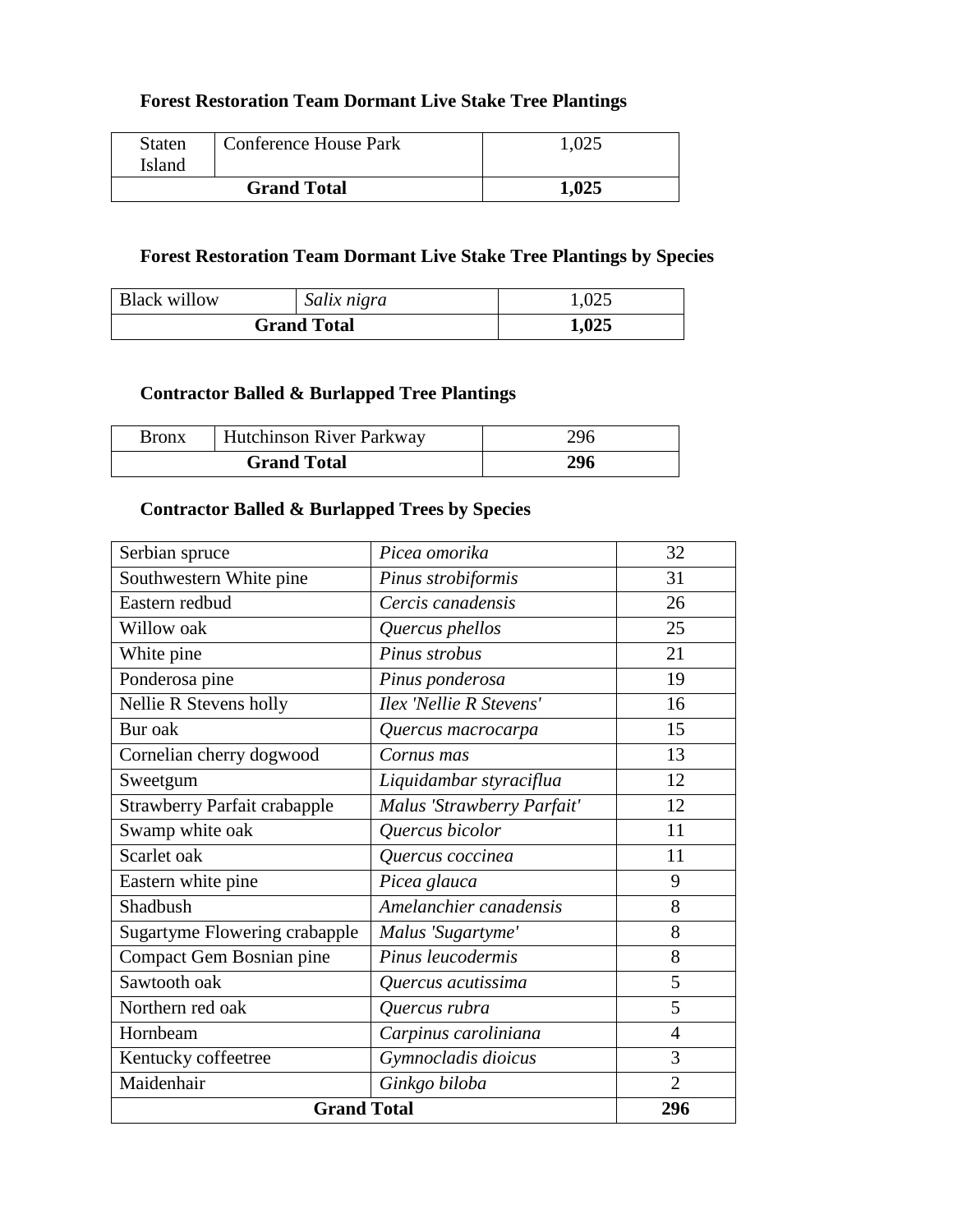# **Shrub Plantings**

| <b>Bronx</b>    | Van Cortlandt Park             | 919   |
|-----------------|--------------------------------|-------|
|                 | Pelham Bay Park                | 478   |
|                 | Raoul Wallenberg Forest        | 280   |
| <b>Brooklyn</b> | <b>Floyd Bennett Field</b>     | 400   |
|                 | Highland Park (Brooklyn)       | 125   |
|                 | <b>Spring Creek Park</b>       | 125   |
| Manhattan       | <b>Inwood Hill Park</b>        | 255   |
| Queens          | Alley Pond Park                | 1,084 |
|                 | <b>Roy Wilkins</b>             | 250   |
|                 | <b>Rockaway Community Park</b> | 195   |
| Staten          | <b>Clove Lakes Park</b>        | 515   |
| Island          | <b>Wolfe's Pond Park</b>       | 500   |
|                 | Ocean Breeze Park              | 375   |
|                 | SIDDSO                         | 210   |
|                 | <b>Grand Total</b>             | 5,711 |

#### **Forest Restoration Team Containerized Shrub Plantings**

## **Forest Restoration Team Containerized Shrub Plantings by Species**

| Silky dogwood           | Cornus amomum           | 749 |
|-------------------------|-------------------------|-----|
| Arrow-wood              | Viburnum dentatum       | 671 |
| Elderberry              | Sambucus canadensis     | 505 |
| Sweet pepperbush        | Clethra alnifolia       | 463 |
| Winterberry             | Ilex verticillata       | 462 |
| Winged sumac            | Rhus copallinum         | 426 |
| Groundsel bush          | Baccharis halimifolia   | 296 |
| Black-haw               | Viburnum prunifolium    | 282 |
| Red-panicled Dogwood    | Cornus racemosa         | 280 |
| Northern bayberry       | Myrica pensylvanica     | 195 |
| Red chokeberry          | Aronia arbutifolia      | 185 |
| Serviceberry            | Amelanchier arborea     | 150 |
| <b>Black chokeberry</b> | Aronia melanocarpa      | 145 |
| Beach plum              | Prunus maritima         | 140 |
| Witch hazel             | Hamamelis virginiana    | 100 |
| Early low blueberry     | Vaccinium pallidum      | 100 |
| Strawberry bush         | Euonymus americanus     | 96  |
| Red-osier Dogwood       | Cornus sericea          | 87  |
| Lowbush blueberry       | Vaccinium angustifolium | 80  |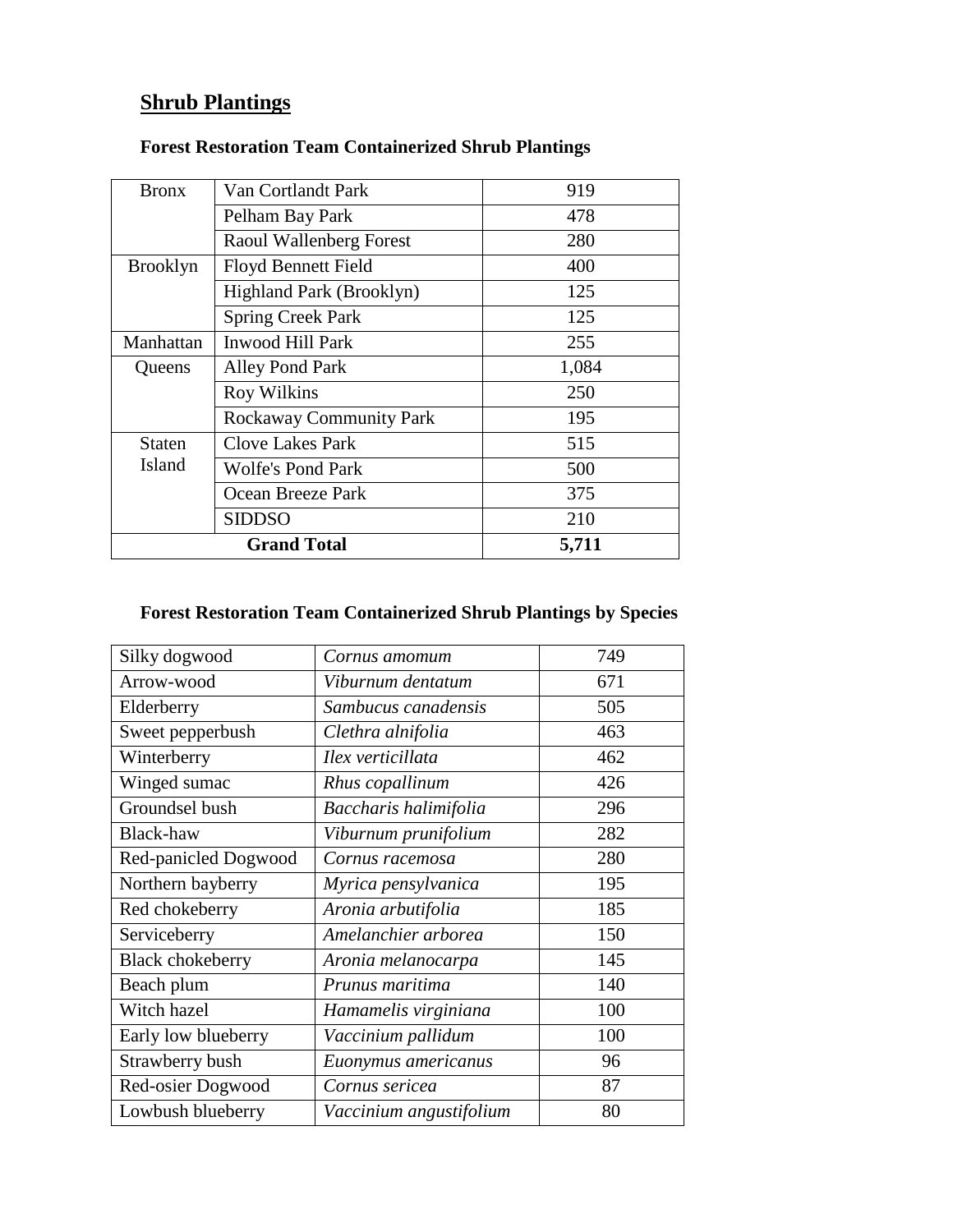| High bush cranberry    | Viburnum trilobum  | 65    |
|------------------------|--------------------|-------|
| Inkberry               | Ilex glabra        | 62    |
| Marsh-elder            | Iva frutescens     | 60    |
| Smooth sumac           | Rhus glabra        | 49    |
| <b>Black raspberry</b> | Rubus occidentalis | 39    |
| Speckled alder         | Alnus rugosa       | 14    |
| Smooth alder           | Alnus serrulata    | 10    |
| <b>Grand Total</b>     |                    | 5,711 |

# **Contractor Containerized Shrubs Plantings**

| <b>Brooklyn</b> | Highland Park (Brooklyn)     | 125 |
|-----------------|------------------------------|-----|
| Queens          | Kissena Corridor Park (West) | 337 |
| <b>Staten</b>   | Fresh Kills Park             | 70  |
| Island          |                              |     |
|                 | <b>Grand Total</b>           | 532 |

#### **Contractor Containerized Shrubs Plantings by Species**

| Witch hazel        | Hamamelis virginiana | 278 |
|--------------------|----------------------|-----|
| Elderberry         | Sambucus canadensis  | 104 |
| Arrow-wood         | Viburnum dentatum    | 100 |
| Spicebush          | Lindera benzoin      | 50  |
| <b>Grand Total</b> |                      | 532 |

#### **Shrub Dormant Live Stakes Planted by Forest Restoration Team**

| <b>Staten</b><br><b>Island</b> | Conference House Park | 3,925 |
|--------------------------------|-----------------------|-------|
| <b>Grand Total</b>             |                       | 3.925 |

### **Shrub Dormant Live Stakes Planted by Forest Restoration Team by Species**

| Silky dogwood      | Cornus amomum  | 3,025 |
|--------------------|----------------|-------|
| Pussy willow       | Salix discolor | 900   |
| <b>Grand Total</b> |                | 3,925 |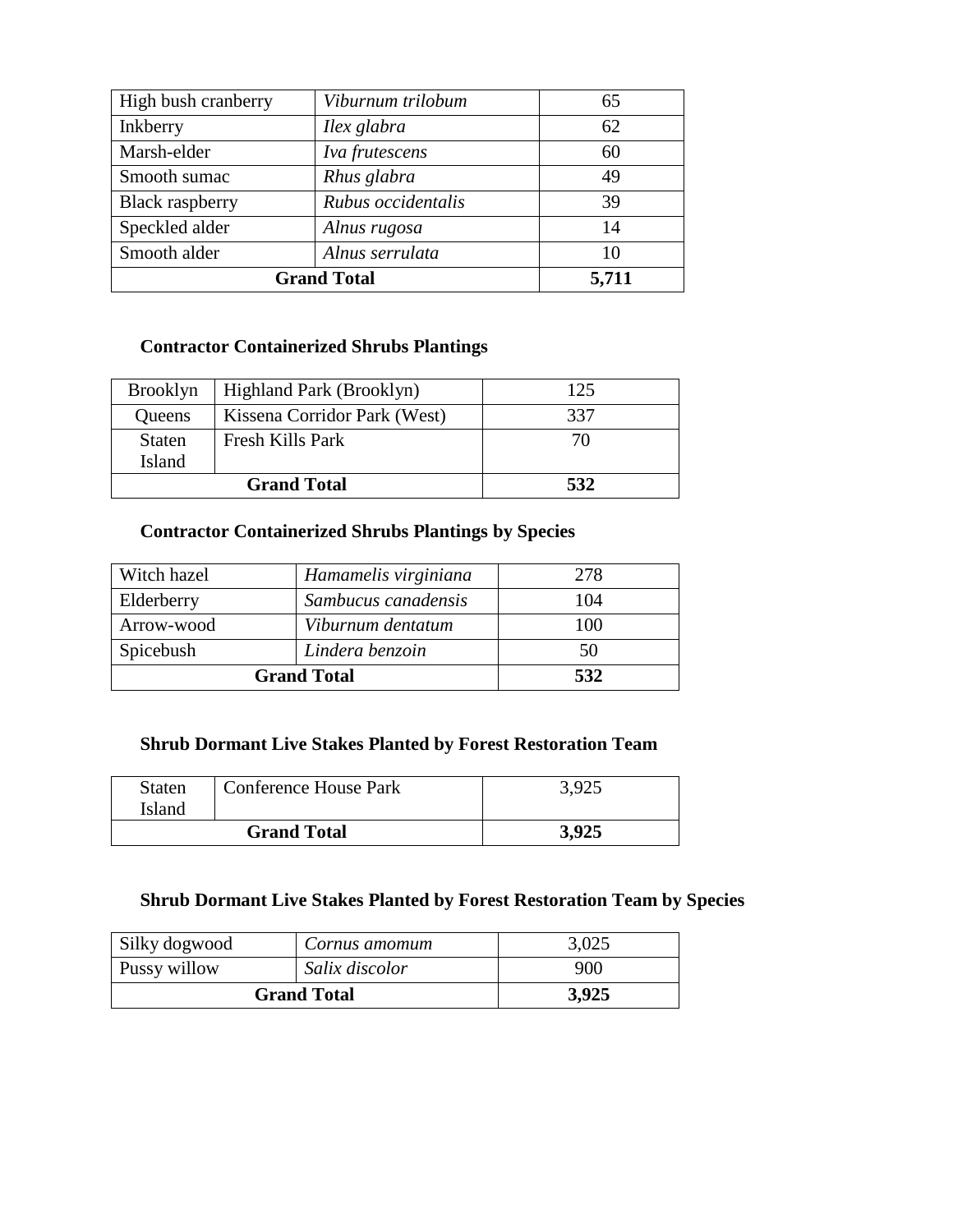# **Herbaceous Plantings**

## **Forest Restoration Team Herbaceous Plantings**

| Manhattan     | Inwood Hill Park             | 70    |
|---------------|------------------------------|-------|
| Queens        | <b>Forest Park</b>           | 224   |
| <b>Staten</b> | <b>Clove Lakes Park</b>      | 3,040 |
| Island        | <b>Conference House Park</b> | 2,829 |
|               | <b>Wolfe's Pond Park</b>     | 1,927 |
|               | Ocean Breeze Park            | 1,536 |
|               | <b>Grand Total</b>           | 9,626 |

## **Forest Restoration Team Herbaceous Plantings by Species**

| Path rush                     | Juncus tenuis              | 1,088 |
|-------------------------------|----------------------------|-------|
| Heart-leaved/ Blue-wood aster | Symphyotrichum cordifolius | 985   |
| White snakeroot               | Eupatorium rugosum         | 896   |
| Bladder sedge                 | Carex intumescens          | 636   |
| Purpletop                     | Tridens flavus             | 576   |
| Early goldenrod               | Solidago juncea            | 560   |
| Fringed sedge                 | Carex crinita              | 480   |
| Common milkweed               | Asclepias syriaca          | 416   |
| Indian grass                  | Sorghastrum nutans         | 344   |
| Green rush                    | Juncus greenei             | 336   |
| Swamp milkweed                | Asclepias incarnata        | 328   |
| Yellow giant hyssop           | Agastache nepetoides       | 320   |
| Smooth aster                  | Aster laevis               | 320   |
| Greenwhite sedge              | Carex albolutescens        | 312   |
| White wood aster              | Aster divaricatus          | 288   |
| White avens                   | Geum canadense             | 256   |
| Blue-stemmed goldenrod        | Solidago caesia            | 256   |
| White wood aster              | Eurybia divaricata         | 204   |
| Indian hemp                   | Apocynum cannabinum        | 160   |
| Wild bergamot                 | Monarda fistulosa          | 160   |
| Pennsylvania sedge            | Carex pensylvanica         | 128   |
| Great lobelia                 | Lobelia siphilitica        | 96    |
| <b>Black-eyed Susan</b>       | Rudbeckia hirta var. hirta | 96    |
| <b>Sweet Goldenrod</b>        | Solidago odora             | 96    |
| Rosy sedge                    | Carex rosea                | 48    |
| Stout woodreed                | Cinna arundinacea          | 48    |
| Common sneezeweed             | Helenium autumnale         | 45    |